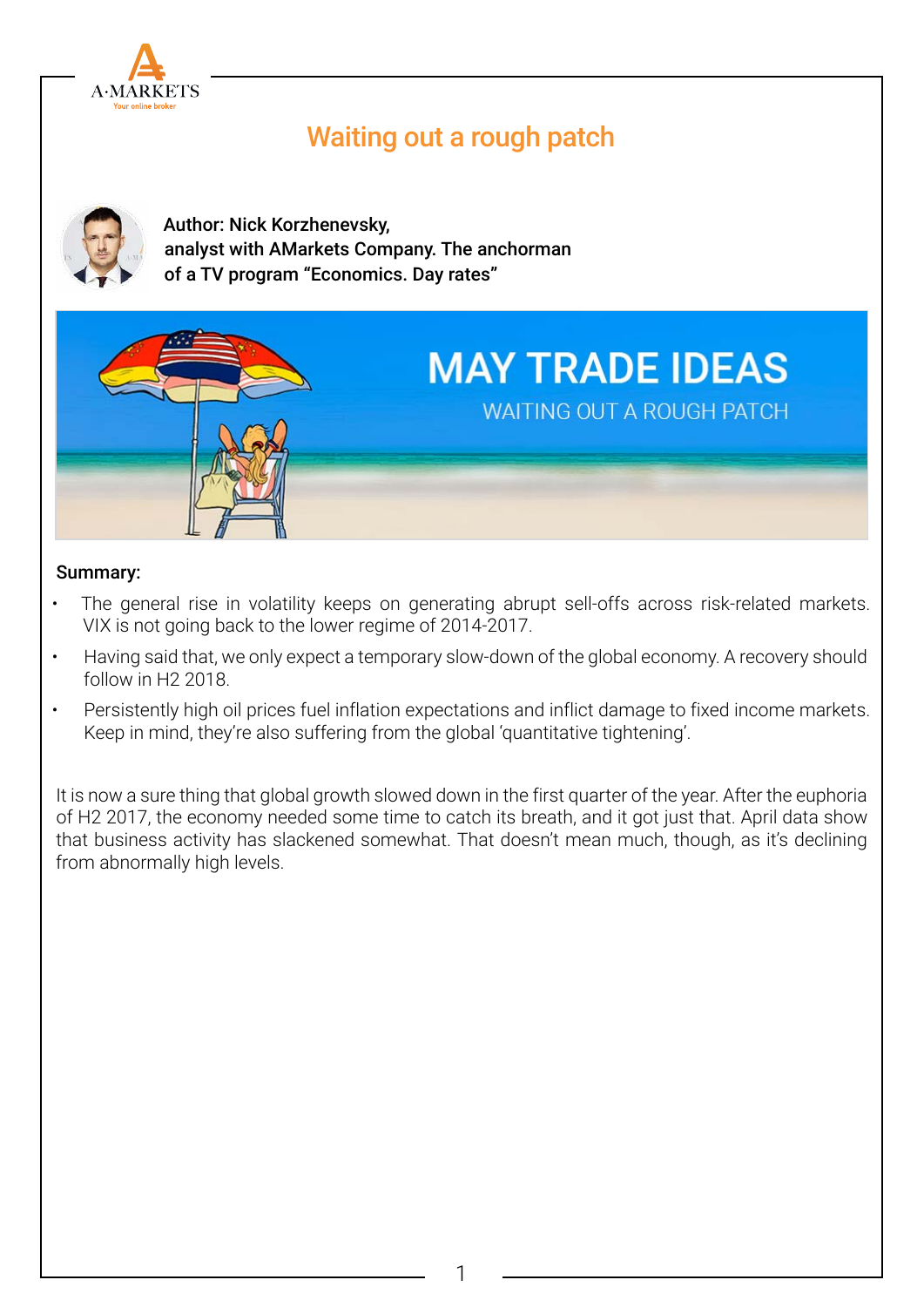

And then, market indicators suggest that the slowdown is only temporary. The U.S. yield curve—which is the best and most reliable benchmark—clearly indicates that there are no significant risks over the next 12-18 month horizon. Sure, they can always suddenly pop up due to whatever surprise policymakers have in store for us. But the usual economic flow of things shows no signs of trouble.



Under current uncertainty, though, global markets look shaky. Panicked by the epic sell-off in February, investors haven't managed to regain the confidence to buy into whatever goes slightly down. Liquidity is contracting, and there hasn't been any improvement in the real sector either. Taken all together, it creates sporadic sell-offs in a variety of market segments.

The Russian rouble has been hit the hardest and went into a brutal correction in April. The dollar and the euro have both gained about 10% on the Russian currency, while the country's bonds tumbled by about 3% on average. This is officially explained by the new U.S. sanctions against aluminum giant Rusal, as well the geopolitical tensions over a suspected chemical attack in Syria's Douma.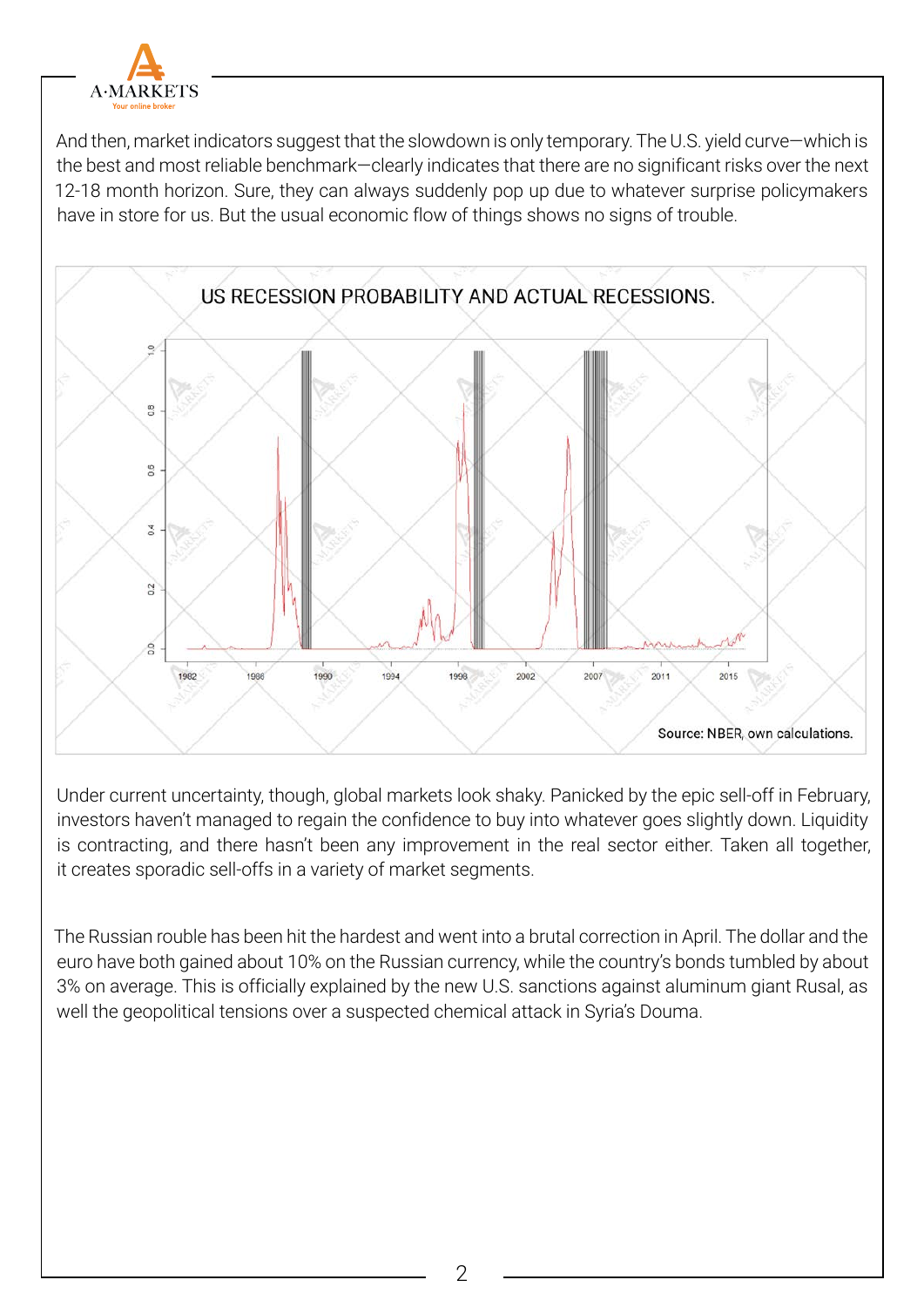

Sure, both of these stories have indeed been an important factor affecting the sentiment. And yet we can't help but point out that the markets had been way too optimistic anyway. Let us remind you that yields on Russian eurobonds fell to levels below those before the Crimea events and all the sanctions. That was an unstable equilibrium, to say the least. As is always the case, the buyers eventually got a grip of reality, and the markets brutally repriced.



It is fair to state, then, that the reason for the rouble's plunge hid in the unsustainably high asset values. It should be pointed out that Russia wasn't the only EM market to face a brutal sell-off last month — Turkey and Mexico were a similar story. The lira hit an all-time low against the dollar; the peso suffered through much of April as well. This seems to suggest that currently there's a threat to all EM currencies.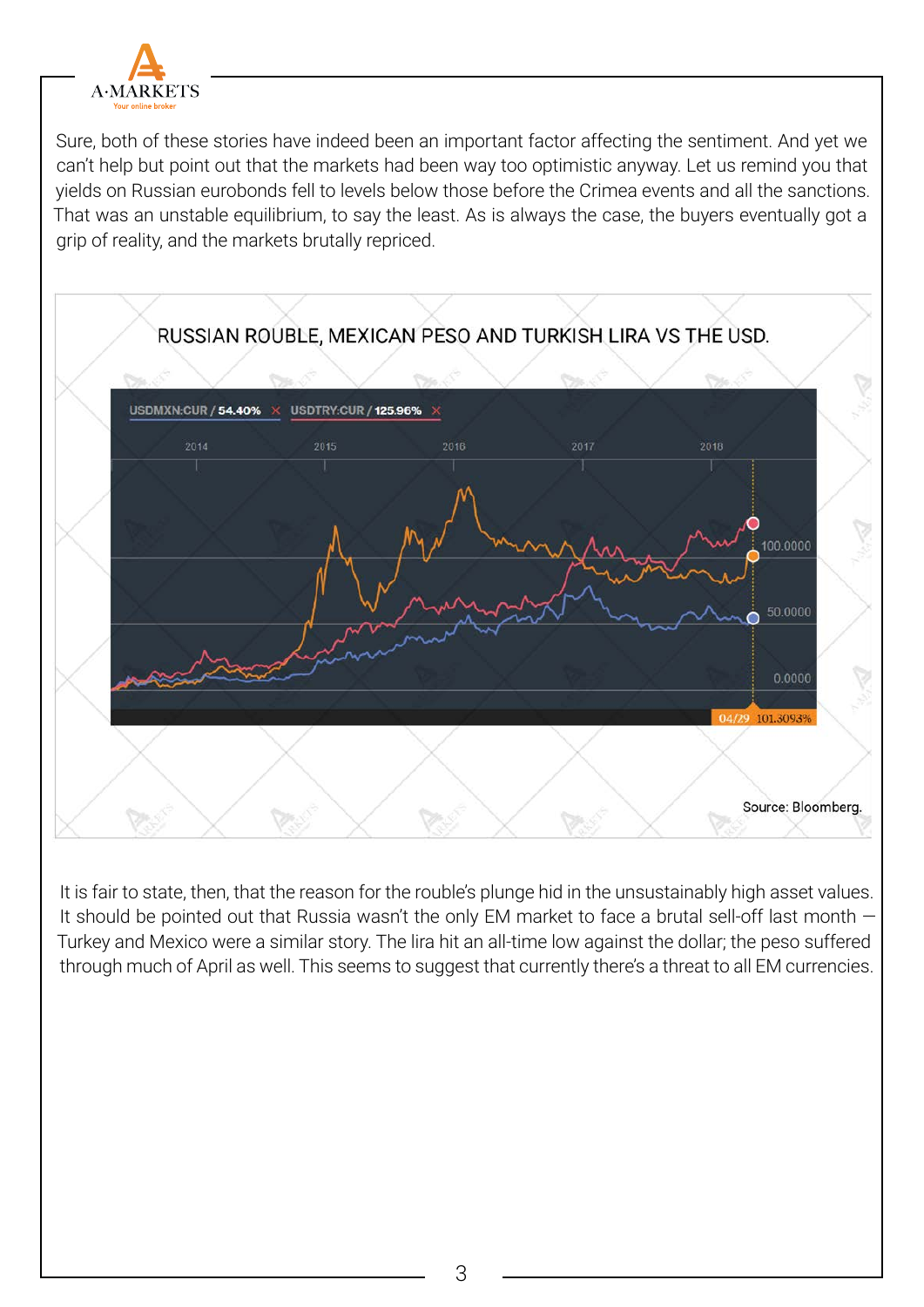

Broader market themes here are the ones that we have mentioned repeatedly in the recent editions of this publication. The first one is the painful process of QE unwinding by main central banks. Their balance sheets will have started shrinking by the end of the year. The market needs to discount that, and it normally takes 3-6 months to complete the repricing. Again, it is too early to expect risk appetite to stage a come back.

Investors also need hard proof that the economy isn't going into recession, and the lags inherent to macroeconomic data imply that we won't be able to do so for a while. As already mentioned above, the situation should return to normal in H2 2018. For now, however, we would recommend closely watching the numbers coming from the U.S., as it will likely be the first to recover, thanks to the recent federal tax reform and higher crude prices.

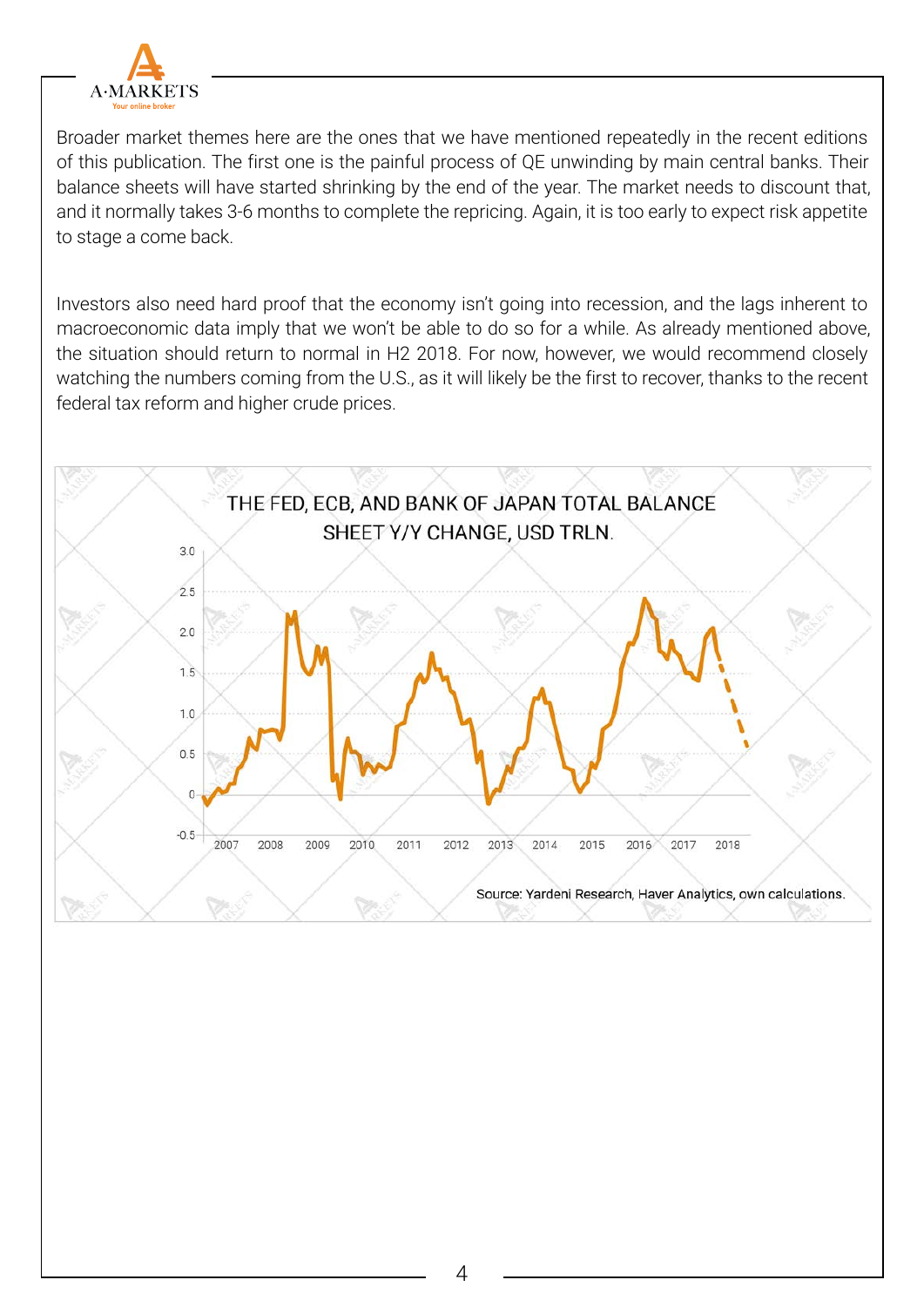

The oil market is another important story. The barrel keeps on reaching new highs with Brent trading around \$75 at the time of writing. These levels are frankly surprising to us, but not completely unreasonable. One the one hand, there's Syria and the Middle East in general. The geopolitical risks in the region are extremely serious and we don't see the tension easing any time soon.

On the other hand, the demand for oil was strong in Q1, despite economic growth slowing down. Contrary to expectations, global oil reserves decreased in the beginning of the year and if this continues for at least 4-6 more weeks, stockpiles will fall to the 5-year average. Unexpected production drops have been observed in Brazil and Venezuela, and even the data coming from Canada is somewhat disappointing. This means that the oil market risks registering a large deficit, and storages will need to be tapped.



That's most definitely very good news for the market. A demand/supply balance this tight in the face of convoluted geopolitics means that the current price levels are sustainable. They could go even higher if more unexpected developments erupt in the Middle East.

5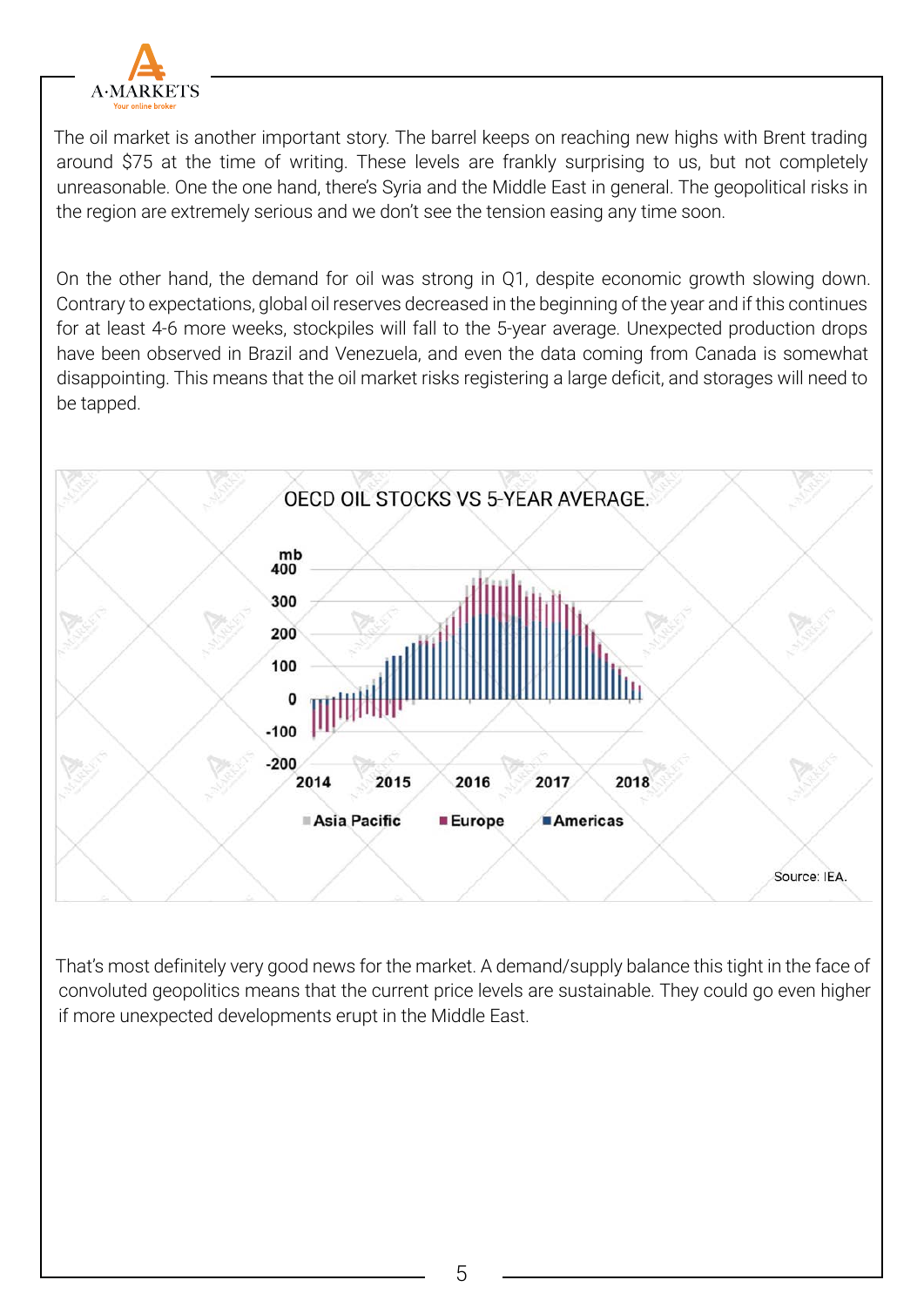

One exceptionally important consequence of here is the inflation implications. We may be in for a sharp spike in U.S. bond yields, similarly to what happened in February 2018. Back then the markets reacted to a rise in inflation expectations, and those are now going up again in tandem with oil prices. Estimating the sensitivity of the debt market is extremely difficult, but we another 5-10 dollars to the price of Brent more can be sufficient to trigger another bond sell-off.



In fact, the timing and the magnitude of these sell-offs is the key to the market dynamics in 2018- 2019. Again, we believe that investors will remain relatively calm for now and gradually reprice yields. The 10-year U.S. Treasuries could hit 3.05%, meeting the upper line of a multi-year downward channel. A very significant macroeconomic change has to happen in order for this to be broken. But they are not unthinkable. One example here could be a more aggressive Fed tightening, combined with a large U.S. budge deficit. This mix would be truly dangerous. But that's a story for the next year.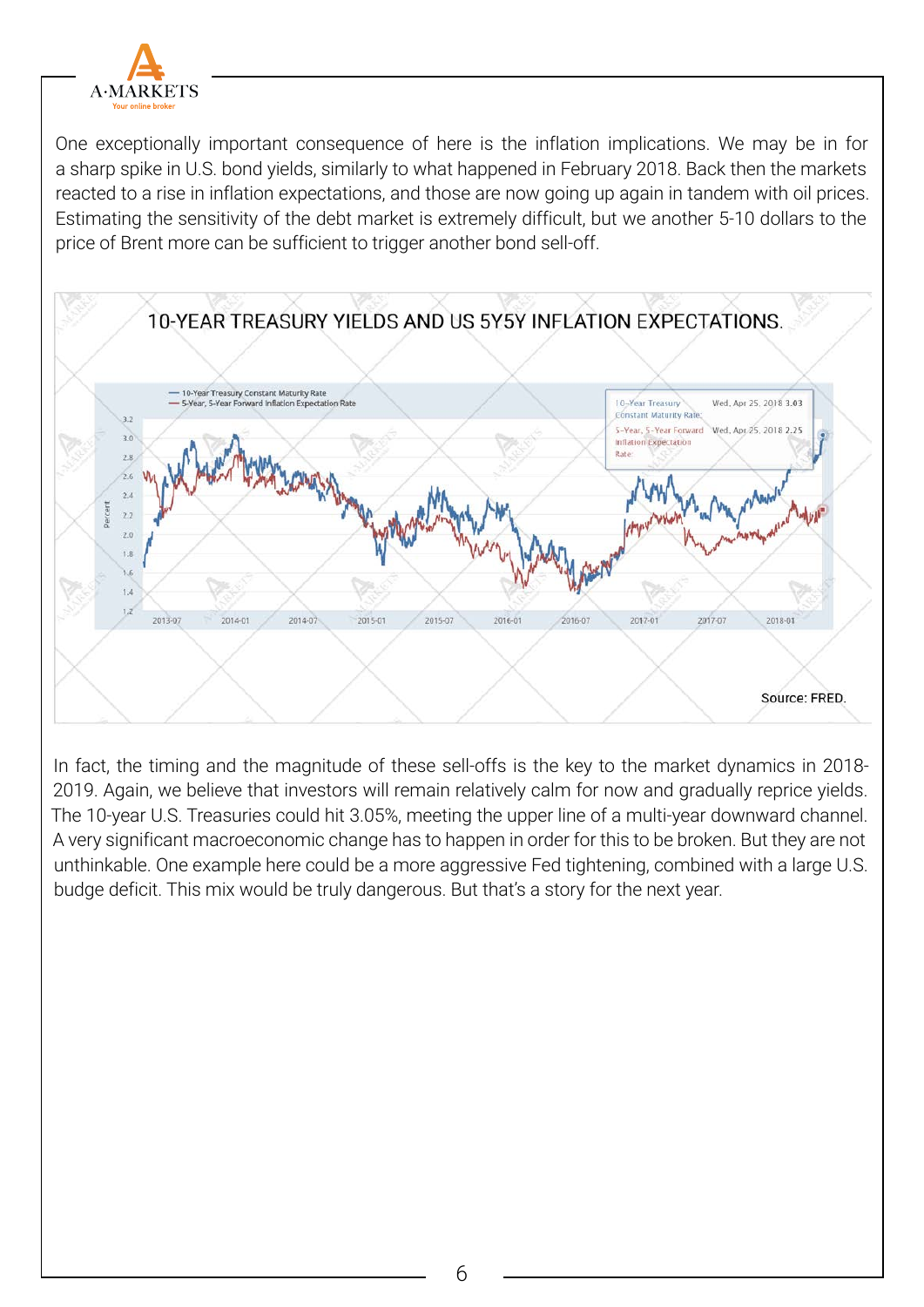

### EURUSD: the first meaningful move this year

*We will buy EURUSD at 1.179/1.156 targeting 1.293, stop-loss at 1.1480*



EURUSD had been fluctuating in a corridor just 3 figures wide from January 15 right up until the ECB meeting on April 26. The price range between the high and low was incredibly narrow standing at just 2.5%. Moreover, the prolonged consolidation weakened the corrective momentum considerably. We still mostly attribute this to the dollar's fundamental weakness, and consider the recent price activity to be indicative of a strong long-term USD downward trend.

Yet that didn't change the fact that the euro was overbought, and thus, any long positions weren't tactically viable. Sure enough, just as April was drawing to a close, the expected drop happened. Due to lower volatility, however, its targets are more conservative now, with 1.203-1.206 being sufficient to satisfy technical conditions of a complete correction. At the time of writing, the area has already been rested. The next target lies at 1.179, and that is where we'll readying our long position.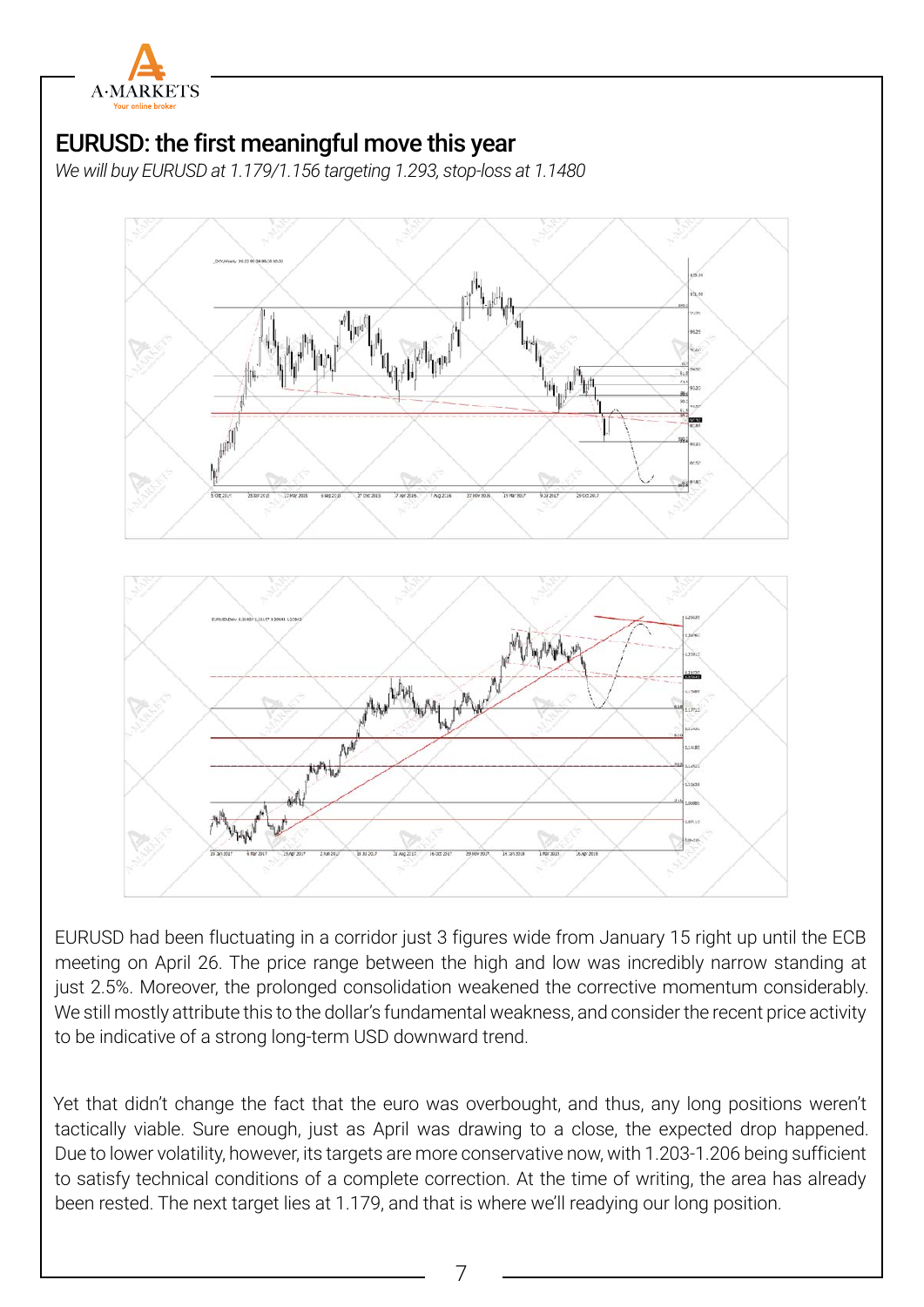

# USDJPY: where the dollar rally should be the less pronounced.

*We will go short USDJPY at 111.7 targeting 108.00, stop-loss at 113.25.*



The Japanese yen has been unusually weak amid the recent weeks' heightened geopolitical tensions. That is understandable: Asia was just about the only region unaffected by the general escalation. It's especially important to mention the meeting of the two Koreas leaders at their historic summit, which has significantly lowered the risk of a local conflict.

However, the whole region of the middle Middle East could prove the dark horse. The problem on the surface is Syria, when in fact it is just a battlefield for not only many countries, but also for many conflicting interests. And we believe that it's only going to get worse. Following Mike Pompeo's announcement as Donald Trump's secretary of state, we're sure in for some alarming Iran-related headlines soon.

This geopolitical mess should revive the demand for the yen. USDJPY is slowly crawling up thanks to a) the North Korea negotiations b) rapidly rising dollar rates. The current corrective strengthening of the greenback should run out of steam in USDJPY first, and that's where one can consider going short around the 112 level. And vice versa, the pair managing to consolidate above the mark would be a clear sign that the dollar has, perhaps, ended its multi-month downward trend. This scenario, however, isn't our base case.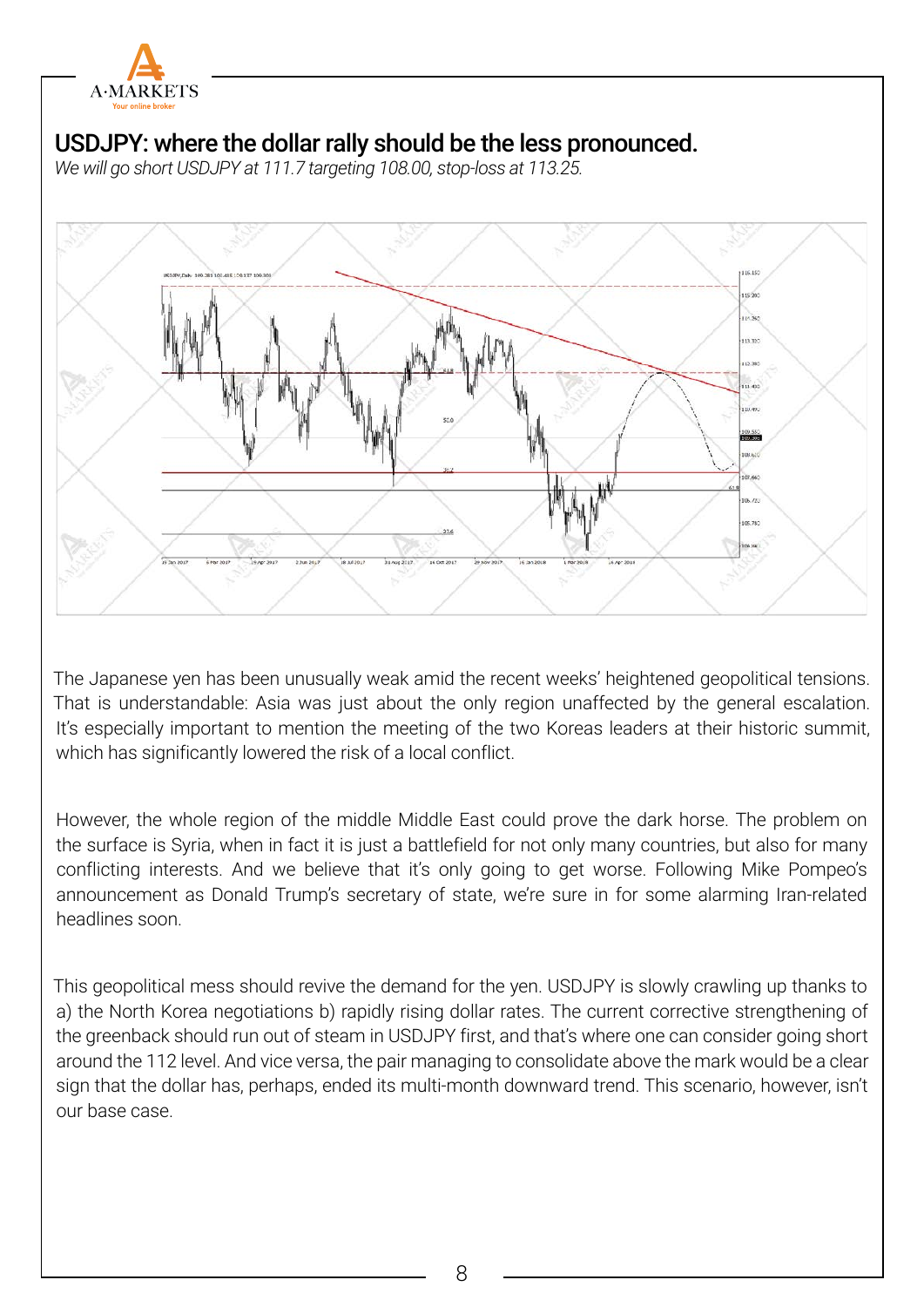

## USDRUB: new reality, same fundamentals.



April was rough for Russian assets, specifically the FX market, which certainly took us by surprise. Moreover, the rouble has taken on most of the rebalancing (a lesser amount fell on bonds, while the stock market was essentially unaffected). Well, that's a prime example of how Russian economy is set up to adjust to external shocks, with the national currency taking the first hit.

The correction has been spreading across many EM markets, and we expect to see another wave of the rouble sell-off. USDRUB is likely to re-test the 64 mark, and could even climb up to the 67 area. And yet as long oil costs at least \$70, those levels will not be fundamentally justified. Inflation remains extremely low, and recent FX fluctuations have not changed the outlook at all. When the dust settles, foreign investors will flock back to the Russian market and demand for the rouble should pick up. Once the current corrective move is done, we still expect USDRUB to test the 53 mark.

9